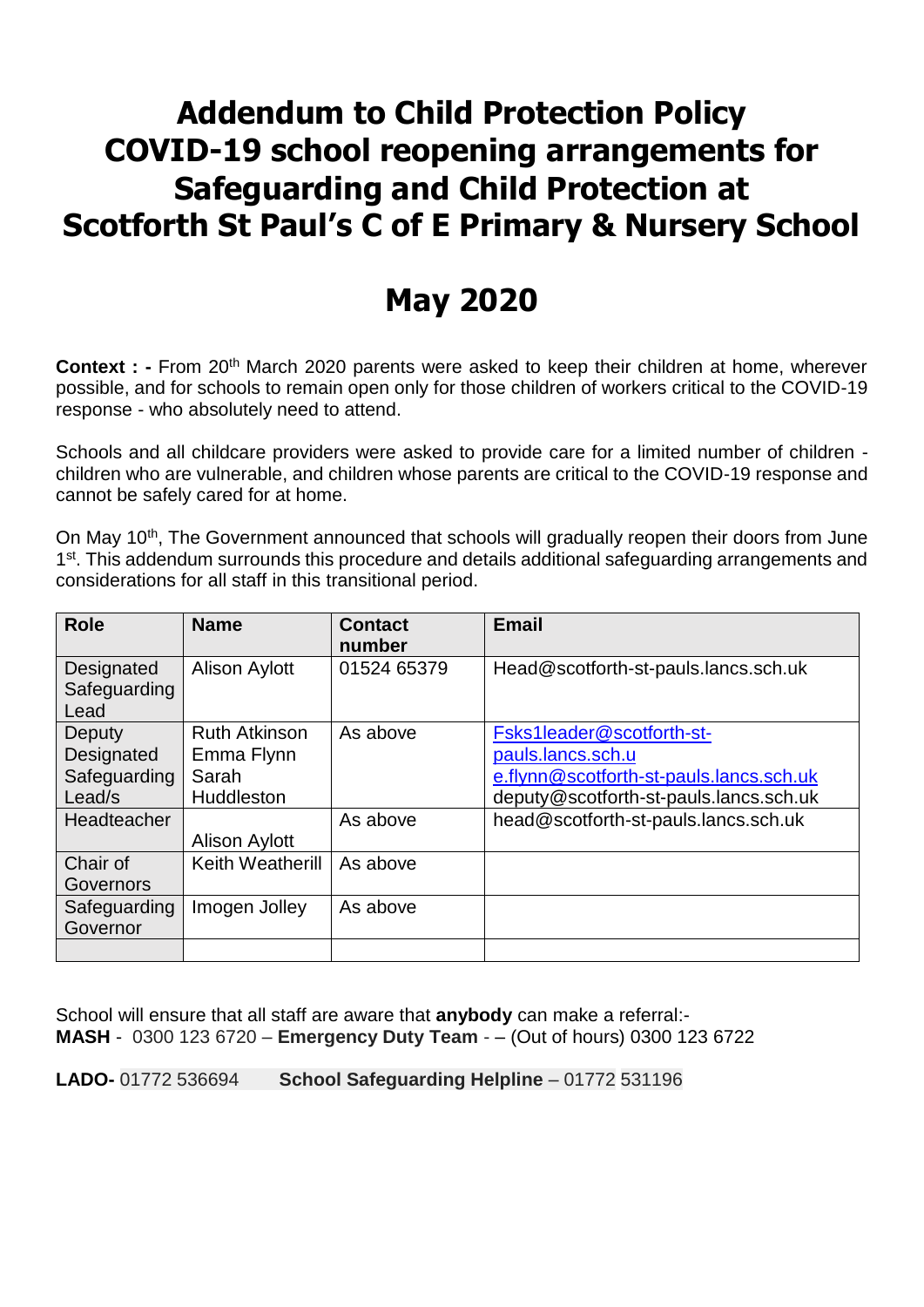| <b>Identifying and</b><br>addressing any<br>new safeguarding<br>or welfare<br>concerns and<br>managing<br>ongoing<br>concerns | School staff, volunteers or all stakeholders may identify safeguarding<br>concerns about individual children as they see them in person following<br>partial school closures. Scotforth St Paul's C of E Primary & Nursery<br>School recognises that all safeguarding concerns must be reported and<br>acted upon immediately, including new concerns when children are<br>returning.<br>The DSL or Deputy DSL will be given the resources and time that enable<br>them to fulfil the role effectively, supporting staff and children with any<br>new concerns. If there are special working arrangements in regards to the<br>DSL or Deputies, Scotforth St Paul's C of E Primary & Nursery School,<br>will ensure that all staff are made aware of such arrangements. Scotforth<br>St Paul's C of E Primary & Nursery School will ensure all staff are aware<br>of important numbers and understand that anybody can make a referral.<br>Scotforth St Paul's C of E Primary & Nursery School recognises the<br>importance that all safeguarding and welfare records held on individual<br>children remain accurate. It is in the best interests of the child, that home |
|-------------------------------------------------------------------------------------------------------------------------------|---------------------------------------------------------------------------------------------------------------------------------------------------------------------------------------------------------------------------------------------------------------------------------------------------------------------------------------------------------------------------------------------------------------------------------------------------------------------------------------------------------------------------------------------------------------------------------------------------------------------------------------------------------------------------------------------------------------------------------------------------------------------------------------------------------------------------------------------------------------------------------------------------------------------------------------------------------------------------------------------------------------------------------------------------------------------------------------------------------------------------------------------------------------------------|
|                                                                                                                               | and school communicate, to ensure that school is aware of any changes<br>regarding welfare, health and wellbeing.                                                                                                                                                                                                                                                                                                                                                                                                                                                                                                                                                                                                                                                                                                                                                                                                                                                                                                                                                                                                                                                         |
|                                                                                                                               | We recognise the continued importance for school and college staff to<br>work with and support children's social workers, the local authority virtual<br>school head for looked-after and previously looked-after children and any<br>other relevant safeguarding and welfare partners. It is a priority that<br>school will act upon any updated advice received from the local authority<br>regarding children with education, health and care plans, the LADO and<br>children's social care, reporting mechanisms, referral thresholds. School<br>will continue to input into the local arrangements working alongside<br>partner agencies.                                                                                                                                                                                                                                                                                                                                                                                                                                                                                                                            |
| <b>Managing</b><br><b>Allegations</b><br>against adults                                                                       | Staff will continue to follow principles and guidance as in KCSIE Part 4 in<br>view of reporting or acting upon any concerns surrounding an adult or<br>volunteer who may pose a safeguarding risk to children. Scotforth St<br>Paul's C of E Primary & Nursery School will ensure that all staff are aware<br>of reporting processes.                                                                                                                                                                                                                                                                                                                                                                                                                                                                                                                                                                                                                                                                                                                                                                                                                                    |
| Peer on Peer<br><b>Abuse</b>                                                                                                  | Scotforth St Paul's C of E Primary & Nursery School recognises that in<br>cases of peer on peer sexual abuse or sexual violence, the principles of<br>KCSIE 2019 Section 5 should be followed but a revised process may be<br>required for managing any report of such abuse and supporting<br>victims, given the different circumstances schools and colleges are<br>operating in. These circumstances should be taken into account when<br>planning or revising any risk assessments.                                                                                                                                                                                                                                                                                                                                                                                                                                                                                                                                                                                                                                                                                   |
| <b>Children who are</b><br>not yet returning<br>to school                                                                     | Scotforth St Paul's C of E Primary & Nursery School staff/DSL team will<br>provide support to teachers and staff to ensure that contact is maintained<br>with children (and their families) who are not yet returning to school. Staff<br>will try (where possible) to speak directly to children to help identify any<br>concerns. School staff and its DSL will work closely with all stakeholders<br>to maximise the effectiveness of any communication plan.                                                                                                                                                                                                                                                                                                                                                                                                                                                                                                                                                                                                                                                                                                          |
|                                                                                                                               | We recognise that school is a protective factor for children and young<br>people, and the current circumstances, can affect the mental health of<br>pupils and their parents/carers. Teachers at Scotforth will continue to be<br>aware of this in setting expectations of pupils' work where they are at<br>home.                                                                                                                                                                                                                                                                                                                                                                                                                                                                                                                                                                                                                                                                                                                                                                                                                                                        |